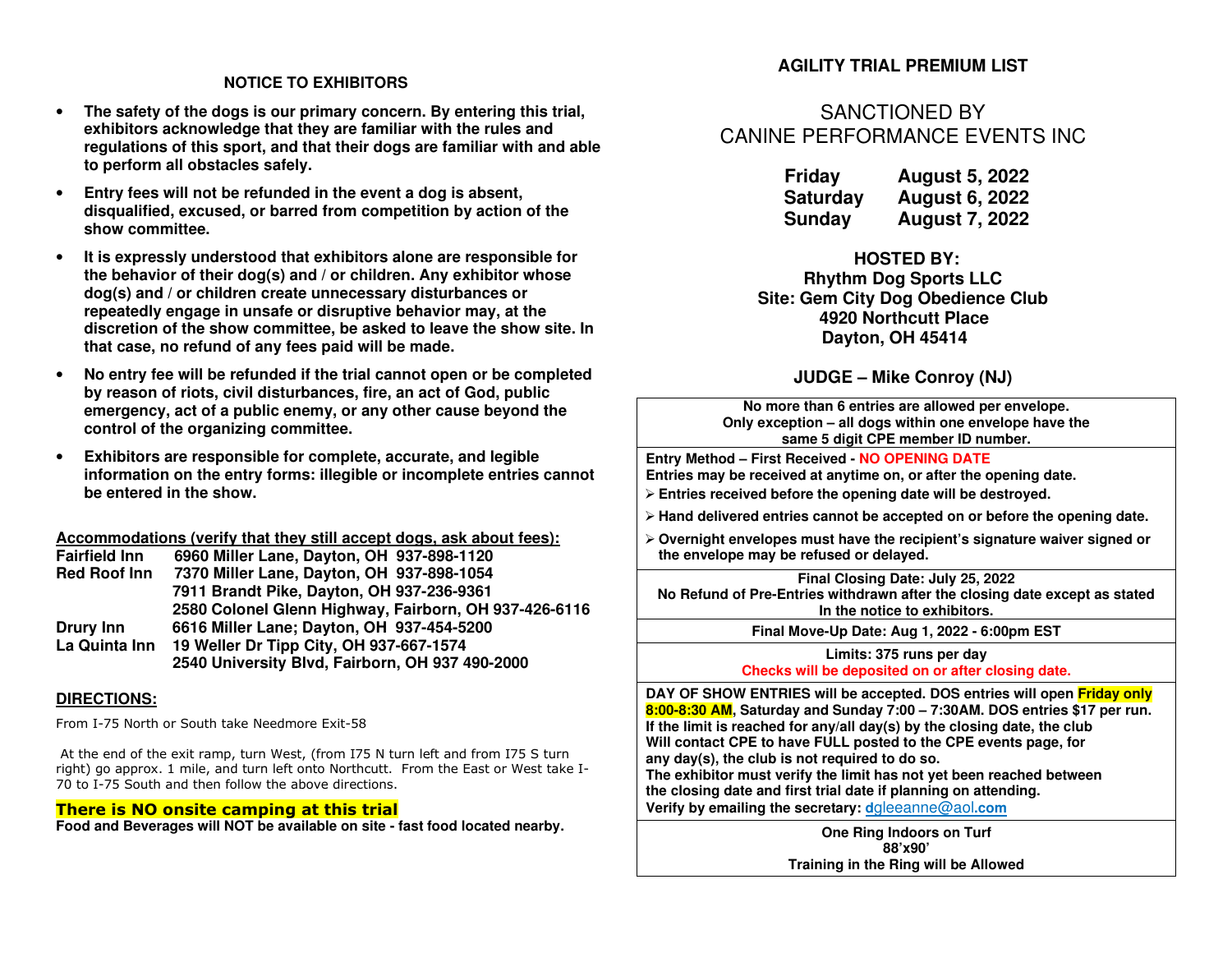| <b>Trial Chairperson</b>                                                                                                                                                                                                                                                | <b>Trial Secretary</b>    |  |  |  |  |
|-------------------------------------------------------------------------------------------------------------------------------------------------------------------------------------------------------------------------------------------------------------------------|---------------------------|--|--|--|--|
| <b>Krista Anthony</b>                                                                                                                                                                                                                                                   | LeeAnne Medina            |  |  |  |  |
| Kanthony09@gmail.com                                                                                                                                                                                                                                                    | 6822 Shull Road           |  |  |  |  |
| 937-901-7975                                                                                                                                                                                                                                                            | Huber Heights, Ohio 45424 |  |  |  |  |
|                                                                                                                                                                                                                                                                         | dgleeanne@aol.com         |  |  |  |  |
|                                                                                                                                                                                                                                                                         | 937-266-3986              |  |  |  |  |
| <b>Committee Members</b><br>$\blacksquare$ , $\blacksquare$ , $\blacksquare$ , $\blacksquare$ , $\blacksquare$ , $\blacksquare$ , $\blacksquare$ , $\blacksquare$ , $\blacksquare$ , $\blacksquare$ , $\blacksquare$ , $\blacksquare$ , $\blacksquare$ , $\blacksquare$ |                           |  |  |  |  |

Tammie Flood, Brittany Hobbs, Bonnie Maki

**The following order is the scheduled order for the trial to be run. If the order needs to be changed for the trial due to extreme pre-trial circumstances, it will be posted in the confirmation letter sent to preentered exhibitors at least 7 days before the first trial day. The order will only be changed at the trial in the case of an extreme reason and must be agreed upon by the host club and judge(s).** 

| .                                                                                                                                                                                                                                                                                          |                                                                  |                                                       |  |  |  |  |  |  |
|--------------------------------------------------------------------------------------------------------------------------------------------------------------------------------------------------------------------------------------------------------------------------------------------|------------------------------------------------------------------|-------------------------------------------------------|--|--|--|--|--|--|
| Fri Aug 5                                                                                                                                                                                                                                                                                  | Sat Aug 6                                                        | Sun Aug 7                                             |  |  |  |  |  |  |
| FullHouse<br>Standard Rd 1<br>Standard Rd 2<br>Colors<br>Snooker                                                                                                                                                                                                                           | Jackpot<br>Standard Rd 1<br>Standard Rd 2<br>Wildcard<br>Jumpers | FullHouse<br>Standard<br>Colors<br>Snooker<br>Jumpers |  |  |  |  |  |  |
| MEASURING & CHECK-IN and DOS <mark>: Friday only 8:00-8:30 AM</mark> - General<br>& Judges Briefing 8:30 - first dog on the line shortly after.<br>Measuring & DOS - Sat & Sun: 7:00 - 7:30 AM<br>General Briefing and judges briefing at 7:30<br>First dog on the line 7:45 or soon after |                                                                  |                                                       |  |  |  |  |  |  |

 **See the forms page at www.k9cpe.com for a membership form. See "Registering with CPE" in the online rulebook for registration questions.**

#### *THERE WILL BE* **NO** *MEASURING OF DOGS* **AFTER** *JUDGE'S BRIEFING BEGINS EACH DAY - ALL DOGS* **WITHOUT** *A PERMANENT CARD* **MUST** *BE MEASURED BEFORE THE JUDGES BRIEFING TO SHOW* **THAT DAY - THERE WILL BE NO EXCEPTIONS**

**PRIZES & AWARDS: Placement rosettes or ribbons will be awarded for 1st through 4th place for Qualifying and non-qualifying scores for all classes. Dogs with an NT (no time) are not eligible for any ribbons. Qualifying ribbons will be awarded to all dogs receiving a qualifying score, and Jr Handlers in Standard.** 

#### **EXERCISE YOUR DOG RESPONSIBLY! PLEASE PICK UP AFTER YOUR DOG AT THE SHOW SITE AND HOTELS! ALL DOGS MUST BE ON LEASH EXCEPT WHEN IN THE RING OR WARM UP AREA. THERE IS A LEASH LAW IN MONTGOMERY COUNTY.**

**OBSTACLES**: Obstacle specifications shall meet the current CPE obstacle requirements. See CPE Rule Book for updated list.

**Notice: Later Start Time on Friday Only: Measuring & DOS Friday: 8:00 – 8:30 AM General & Judge Briefing 8:30 AM First dog on the line shortly after.** 

**Measuring & DOS for Sat & Sun: 7:00-7:30AM General & Judge Briefing 7:30 AM First dog on the line shortly after.** 

We have an online worker sign up form. The link will be emailed out with the final confirmation letter.

Please sign up to work. Trials run smoother with workers.

There is NO onsite camping at this trial site.

Due to the changing COVID-19 guidelines, we will send out all updated guidelines with the final confirmation. All guidelines will be compliant with CPE, Montgomery County and State of Ohio current COVID 19 guidelines. Guidelines are subject to change. Please help us keep our trial site safe by following the recommend guidelines at the trial.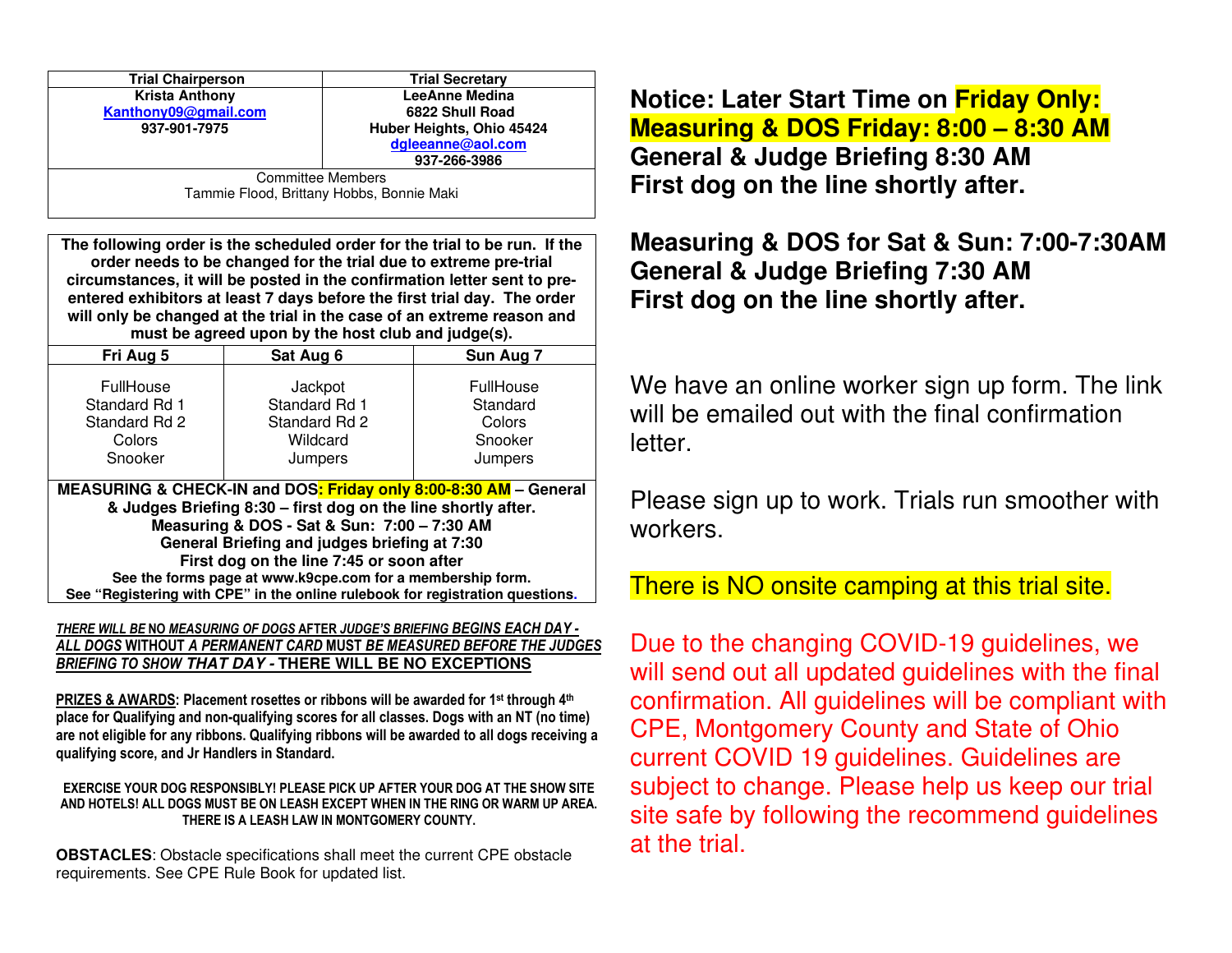**CPE trial rules – shortened version: see the online rulebook at www.k9cpe.com for registration info, "Registering with CPE" and further info on height categories and rules.**

**Jump Heights** – no dog will jump lower than 4"

P-Card = Permanent Card: the lowest allowable Regular height a dog may jump in CPE.

| <b>Measurement</b>    | Regular<br>(P-card or higher) | <b>Veterans</b> | <b>Enthusiast</b> | <b>Specialist</b> |
|-----------------------|-------------------------------|-----------------|-------------------|-------------------|
| 8" or less            | יי 1                          | 4"              | 4"                | 4"                |
| over 8", 12" or less  | "י                            | 4"              | 4"                | 4"                |
| over 12", 16" or less | 12"                           | "י              | "י                | 4"                |
| over 16", 20" or less | 16"                           | 12"             | 12"               | 8"                |
| over 20", 24" or less | 20"                           | 16"             | 16"               | 12"               |
| over 24"              | 24"                           | 20"             | 20"               | 16"               |

General CPE rules for entries/show site:

- $\triangleright$  Dogs must be at least 15 months or older the first day of the trial
- $\triangleright$  Blind (both eyes), lame, in season or aggressive dogs may not enter the show. The Club may choose to exclude any of the above from the site.
- $\triangleright$  Dogs must be registered with CPE prior to the closing date of the trial, or by the trial date for Day of Show entries. Registration forms are on the Forms page: www.k9cpe.com. Forms MUST be mailed to CPE and are processed 2-3 times per week. CPE ID numbers are emailed to legible email addresses. Registrations can only be processed from mailed forms.
- $\triangleright$  Dogs must be able to be measured at their first show. If a dog cannot be measured, the dog cannot run and no refund will be issued. Dogs within ½" of a jump height require at least one more measurement. When dogs reach their second birthday, a measurement is required. All dogs must be measured at their first trial regardless of jump height.
- **▶ Only CPE Judges can measure dogs.**
- $\triangleright$  Electronic shock collars are not allowed at ANY CPE trial training or bark.
- $\triangleright$  Handlers in all classes are permitted to walk the course, without a dog, prior to the start of the class. A warm-up jump shall be provided for all entered dogs. No relieving of dogs in the warm-up area.

#### **Dogs in the ring, leashes, exiting the ring**

- $\triangleright$  Dogs shall run without anything attached to its body. This is for the safety of the dog. This includes no: collars <mark>(except flat buckle collars)</mark>, stitches, wraps or any other item. The only other exception is a small barrette or rubber band to keep hair out of a dog's eyes.
- Eeashes may not have anything (other than name/license tags) attached to them when used in the ring.
- **Dogs may enter the ring on a collar, quick release harness or head halti/leader. If** prong collars are allowed per the show site, they may not be used to take a dog into the ring.
- $\triangleright$  Handlers may not carry their leash with them on the course if done so, an NT will result. Exception: Handicapped handlers that have a mobility problem in picking up the leash at the finish may put their leash in their pocket – the leash must be out of sight.

 $\triangleright$  Dogs must be under the handler's control when leaving the ring or the judge may enter the run as No Time - NT.

#### **For clubs that will allow Declared Training in the Ring**

 We (Host Club) will offer Declared training in the ring. The handler has the option if they want to use a toy or training aid at any time during their run, the handler must approach the Judge during Walkthrough or previously in that trial day for the Judge to approve the toy or training aid for use on the course.

 $\triangleright$  Handler must alert the Judge upon entry to the ring that the dog will be TIR. Handler is then allowed to have a reasonably sized silent toy/aid with them for use once their run has started (this toy must be approved by the Judge of record PRIOR to the start of the class to determine its eligibility, absolutely no food/scents/audible devices). The toy is NOT allowed to be used in either gate chute or prior to the previous dog leaving the ring.

 See the online rulebook or current member letter for additional rules. The following items are considered training in the ring (see Fix and Go):

- $\triangleright$  Violating the 4 paw safety rule (directing the dog back onto the contact)
- $\triangleright$  Start line stay leaving the dog and going back again to reposition the dog after the handler passes the plane of the first obstacle (before the handler leaves the dog, repositioning or repeated commands can be a delay of start)

## $\triangleright$  Putting the dog back on the table in the point games

#### **For Clubs that are not allowing Declared Training in the Ring:**

 We (host club) will not be offering Declared Training in the Ring at this trail. Please remember that the following is not considered Training in the ring:

- $\triangleright$  Dog grabbing it's leash at the end of a run (if the run has not yet ended, the dog would receive an NT)
- $\triangleright$  Asking the dog once for a sit or down on the table in the point games (asking more than once will be a delay of finish, 5 faults/points)

#### **While running on course**

- $\triangleright$  The handler will direct the dog through the course without a collar or lead.
- Food, toys, training devices (includes fanny packs and leash attachments) are not allowed within 10' feet of the ring. Clickers, training whistles and squeaky toys are not to be used within distraction distance of the ring.
- $\triangleright$  The handler may not carry anything that could aid the dog in its performance. Exclusion: Handicapped/Differently Abled Handlers using a cane, scooter, wheelchair, etc., to enable their progression around the course.

 The handler may use any verbal or visual commands to direct the dog through the course. The Judge may assess a 5 fault penalty to elimination for any command that is not given in a sportsmanlike manner. Faults can be but are not limited to: foul or abusive language, display of anger, extreme frustration or excessive harshness. If the fault is severe enough, the Judge has the right to excuse the exhibitor from the ring and / or the remainder of the trial. If excused from the trial, a report would be filed with CPE. See Faults, Eliminations and Excusals in the rulebook.

**Questions?** See the rules page on the website – www.k9cpe.com If you have further questions, email CPE –  $linda@cpe.doq$ 

#### **Run Safe, Have Fun, Run Fast, Run Clean!**